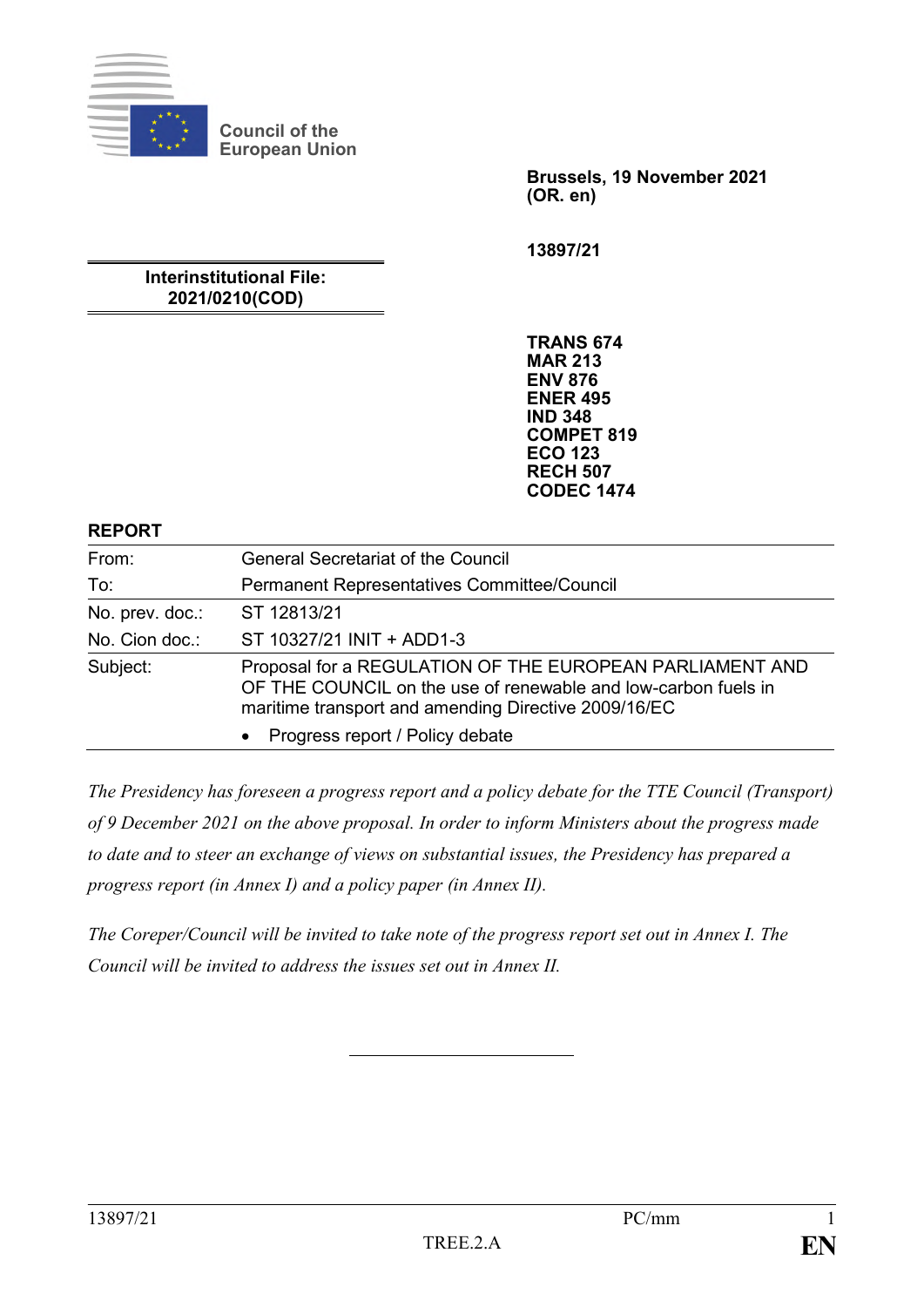### **I. INTRODUCTION**

The Commission submitted the above proposal to the European Parliament and to the Council on 14 July 2021 as part of the 'Fit for 55' package**<sup>1</sup>** aimed at making the EU's climate, energy, land use, transport and taxation policies fit for achieving the EU target of a net domestic reduction of at least 55% in greenhouse gas emissions by 2030 compared to 1990.

The objective of the 'Fit for 55' package is to deliver on the targets agreed in the European Climate Law<sup>2</sup> so as to fundamentally transform the economy and society for a fairer, greener and more prosperous future. Reducing emissions in the next decade is crucial to Europe becoming the world's first climate-neutral continent by 2050 and making the European Green Deal a reality.

In order to reach the goal of putting the EU on a path to becoming climate neutral by 2050, a reduction of approximately 90% in transport emissions would be needed. The above proposal would play a significant role in this, since its main objective is to increase the demand and a consistent use of renewable and low-carbon fuels in the maritime sector, while ensuring the smooth operation of maritime traffic and avoiding distortions in the internal market. Notably, its main provisions focus on the following aspects:

(i) setting reduction targets for the greenhouse gas intensity of energy used on-board by ships;

(ii) laying down requirements for the use of on-shore power supply or zero-emission energy at berth for ships applicable as of 2030;

<sup>1</sup> **1** The package consists of twelve Commission proposals in the field of energy, environment, taxation, trade and transport; additional proposals in the field of energy policy are still expected before the end of this year. Three legislative proposals are directly related to transport policies: the above proposal (i.e. the proposed Regulation on the use of renewable and low-carbon fuels in maritime transport – 'FuelEU Maritime'), the proposed Regulation on the use of Sustainable Aviation fuels in the aviation industry ('ReFuel Aviation') and the proposed Regulation on the deployment of alternative fuels infrastructure ('AFIR').

**<sup>2</sup>** Regulation (EU) 2021/1119 of the European Parliament and of the Council of 30 June 2021 establishing the framework for achieving climate neutrality and amending Regulations (EC) No 401/2009 and (EU) 2018/1999 ('European Climate Law') (OJ L 243, 9.7.2021).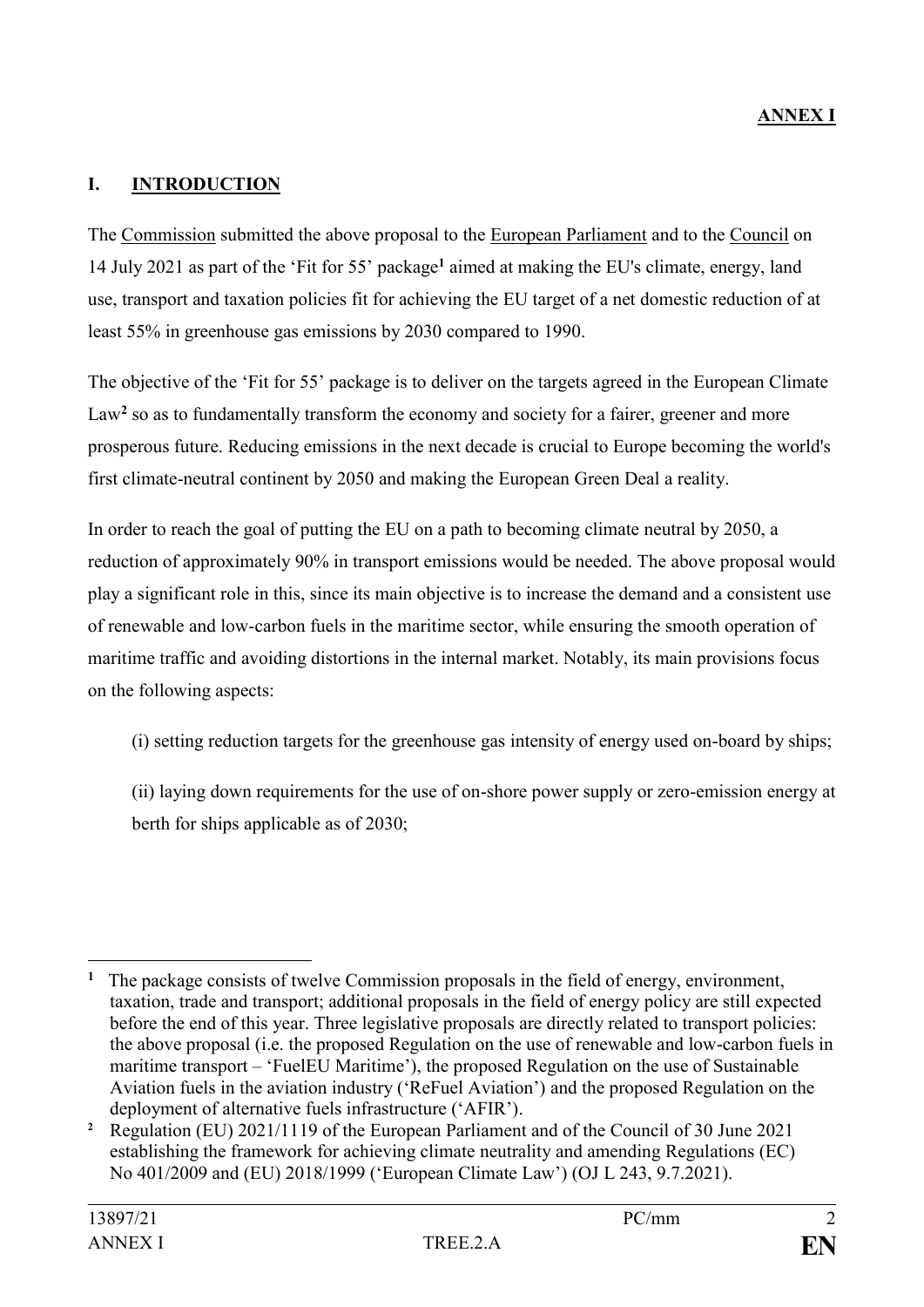(iii) establishing the principles on counting biofuels, biogas, renewable fuels of non-biological origin and recycled carbon fuels within the greenhouse gas intensity reduction targets;

(iv) establishing the FuelEU certificate of compliance and the obligation for ships to carry it; and

(v) introducing monitoring, reporting, verification, inspection, and enforcement procedures, and financial provisions (including penalties for ships for non-compliance as well as the allocation of said penalties to the Innovation Fund).

The file also presents interlinkages with other proposals of the 'Fit for 55' package. In particular, the definition of fuels referred to therein as well as some parameters used for their counting (e.g. greenhouse gas saving criteria as well as the certification of renewable and low carbon fuels) come from the Renewable Energy Directive (RED)**<sup>3</sup>** . Some provisions relating to electricity supply in maritime ports are closely linked to the proposed Regulation on the deployment of alternative fuels infrastructure – 'AFIR' **4** . It should also be recalled that the pace of decarbonisation in the sector will be significantly influenced by the revision of the ETS**<sup>5</sup>** that now also addresses maritime transport and introduces a carbon pricing mechanism.

# **II. WORK AT OTHER INSTITUTIONS**

The European Parliament has designated the Committee on Transport and Tourism (TRAN) as the committee responsible**<sup>6</sup>** for the FuelEU Maritime proposal and Mr Jörgen Warborn (SE, EPP) has been appointed as its rapporteur.

<sup>&</sup>lt;u>.</u> <sup>3</sup> Directive (EU) 2018/2001 of the European Parliament and of the Council of 11 December 2018 on the promotion of the use of energy from renewable sources (OJ L 328, 21.12.2018).

**<sup>4</sup>** Proposal for a Regulation of the European Parliament and of the Council on the deployment of alternative fuels infrastructure, and repealing Directive 2014/94/EU of the European Parliament and of the Council - doc.  $10877/21 + ADD 1 - 7$ .

**<sup>5</sup>** Proposal for a Directive of the European Parliament and of the Council amending Directive 2003/87/EC establishing a system for greenhouse gas emission allowance trading within the Union, Decision (EU) 2015/1814 concerning the establishment and operation of a market stability reserve for the Union greenhouse gas emission trading scheme and Regulation (EU)  $2015/757$  - doc.  $10875/21 + ADD 1 - 7$ ).

<sup>&</sup>lt;sup>6</sup> ITRE and ENVI parliamentary committees will act under associated committee procedure (rule 57 of the European Parliament's Rules of Procedure).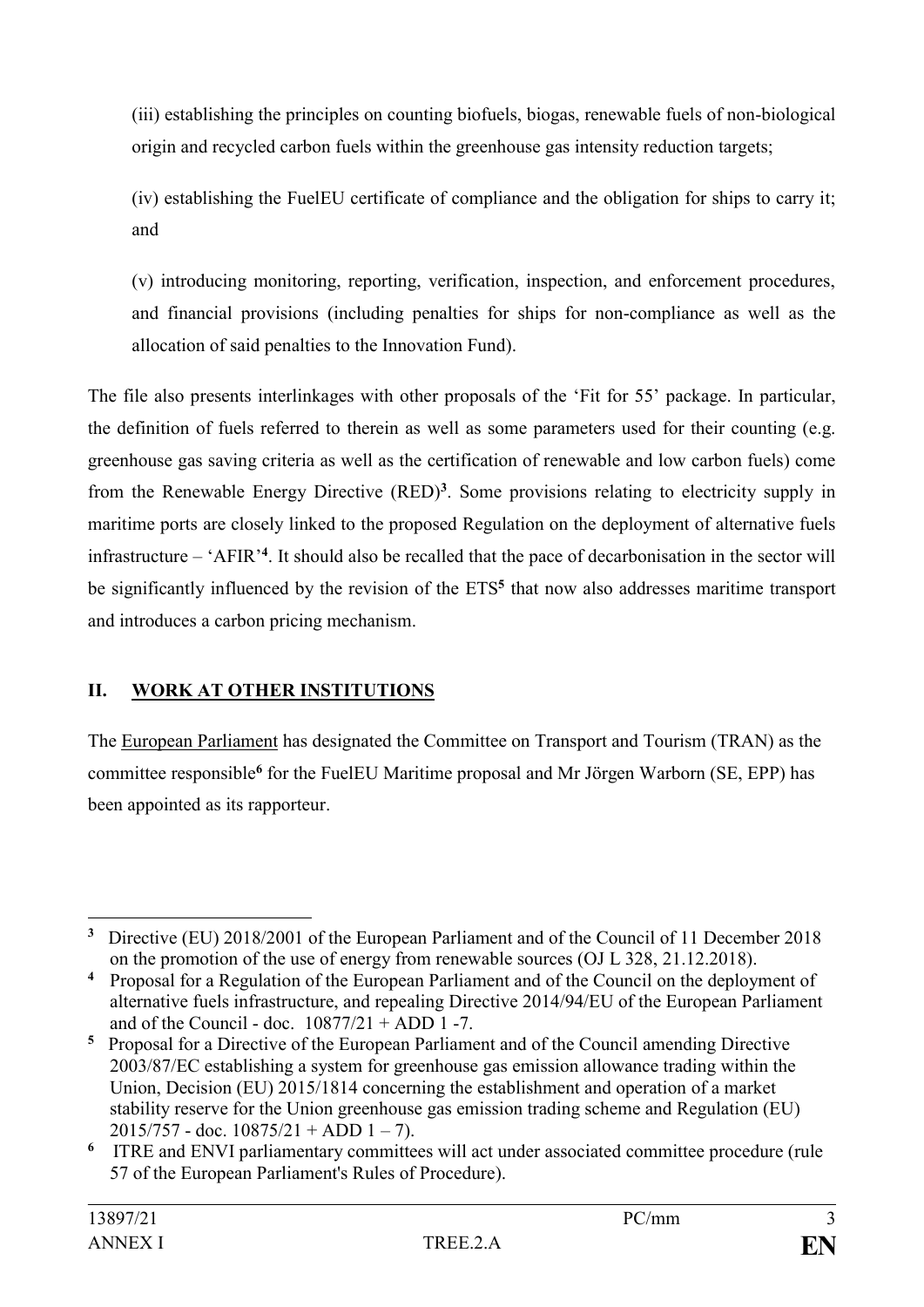The European Economic and Social Committee and the Committee of the Regions did not adopt their opinions on the proposal yet.

## **III. WORK WITHIN THE COUNCIL AND ITS PREPARATORY BODIES**

During the Slovenian Presidency, a significant number of meetings at the level of the Working Party on Shipping have dealt with the FuelEU Maritime proposal. To date, eleven meetings have been devoted to a thorough article-by-article examination of the proposal, its impact assessment and interlinkages with other proposals of the 'Fit for 55' package.

Additionally, the FuelEU Maritime proposal has been addressed in the framework of a broader exchange of views on the three transport-related files of the 'Fit for 55' package which was held at the meeting of the Permanent Representatives Committee on 12 November 2021.

The Slovenian Presidency has also prepared a report (doc. 13977/21) aiming to provide an overall state of play and overview of progress made not only on this proposal but overall on the "Fit for 55" package. The report focuses on the horizontal aspects of the package, such as interlinkages between proposals, and the main issues raised in discussions so far. That report has been distributed to all Council formations responsible for the different proposals of the package as a background document.

# **IV. MAIN POLITICAL ISSUES AND PROGRESS**

Discussions have proved that the Member States attach significant importance to the proposal, sharing its rationale and objectives. However, they have also shown that the proposal is perceived to be complex, from both technical and political points of view and that further time for proper examination by the Member States would be needed. During the discussions, many delegations have indeed regularly indicated their general or parliamentary scrutiny reservations on the proposal.

The main political issues underlined during the discussions relate to the following aspects: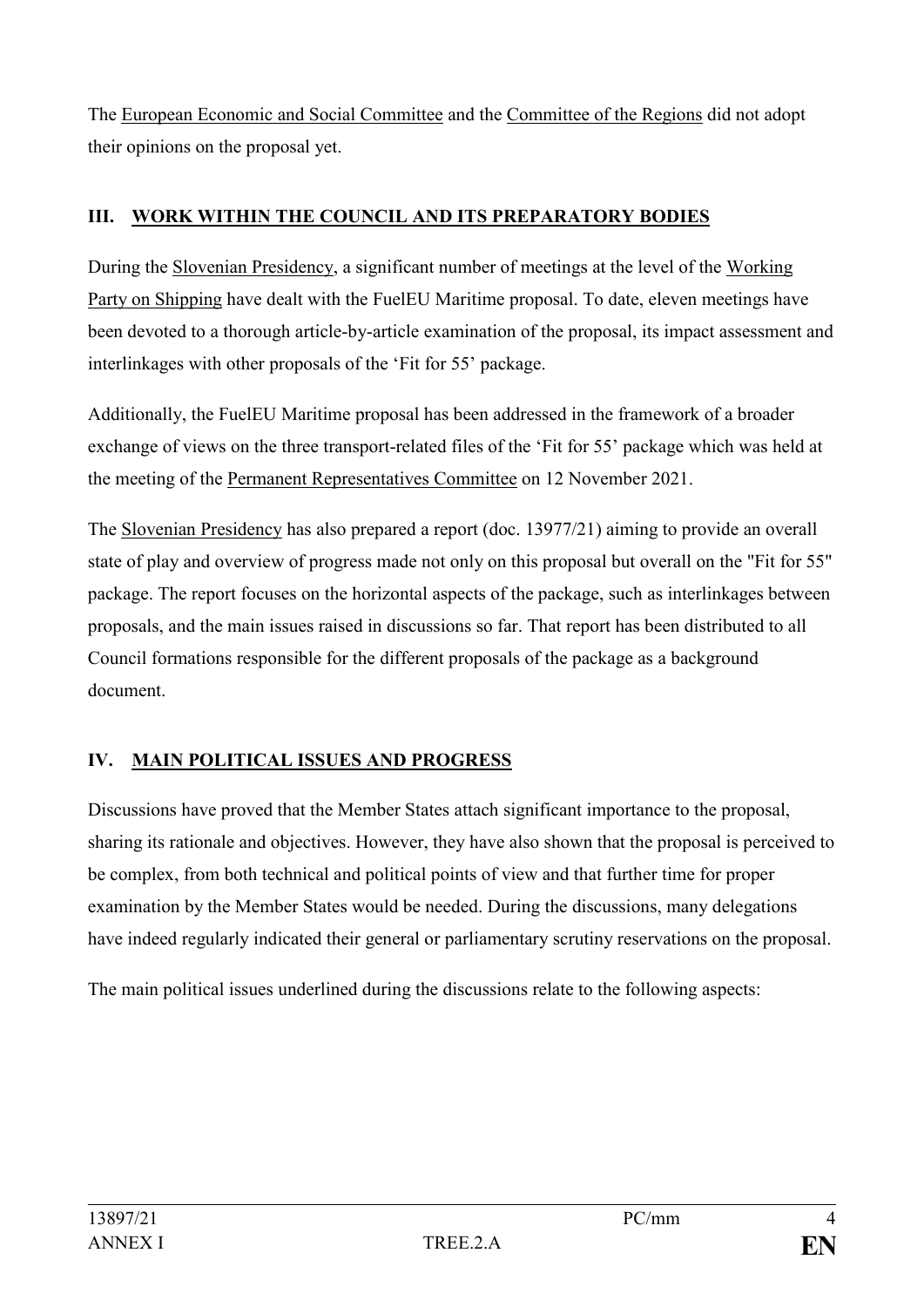1) the scope, on the one hand the "substantive" scope (i.e. application to all ships above a gross tonnage of 5000) and, on the other hand, the "geographical" scope (i.e. the application of the proposed Regulation to ships in respect to 50% of the energy used on voyages departing from/arriving to a port under the jurisdiction of a Member State, where the last/next port is under the jurisdiction of a third country);

2) the greenhouse gas intensity reduction targets;

3) the on-shore power supply (OPS) requirements;

4) the use of renewable and low-carbon fuels as well as rules on their counting for the purpose of reaching the greenhouse gas intensity reduction targets; and

5) the governance of the proposal (including enforcement and penalty aspects).

In the light of the above, the Slovenian Presidency did not deem appropriate to work towards a compromise addressing substantial or controversial issues at this stage and it rather focused on a compromise text limited to editorial or technical aspects**<sup>7</sup>** which was presented and examined at the level of the Working Party on Shipping.

### **V. CONCLUSIONS**

Based on the work carried out so far, the Presidency draws the following conclusions:

- 1. while the Member States largely agree with most of the objectives of the draft Regulation, they need more time for examining it properly; and
- 2. further work is therefore necessary, in order to make substantial progress on this proposal.

In the light of the above, the Permanent Representatives Committee and the Council are invited to take note of this progress report regarding the FuelEU Maritime proposal.

<sup>1</sup> **<sup>7</sup>** Doc. 12813/21.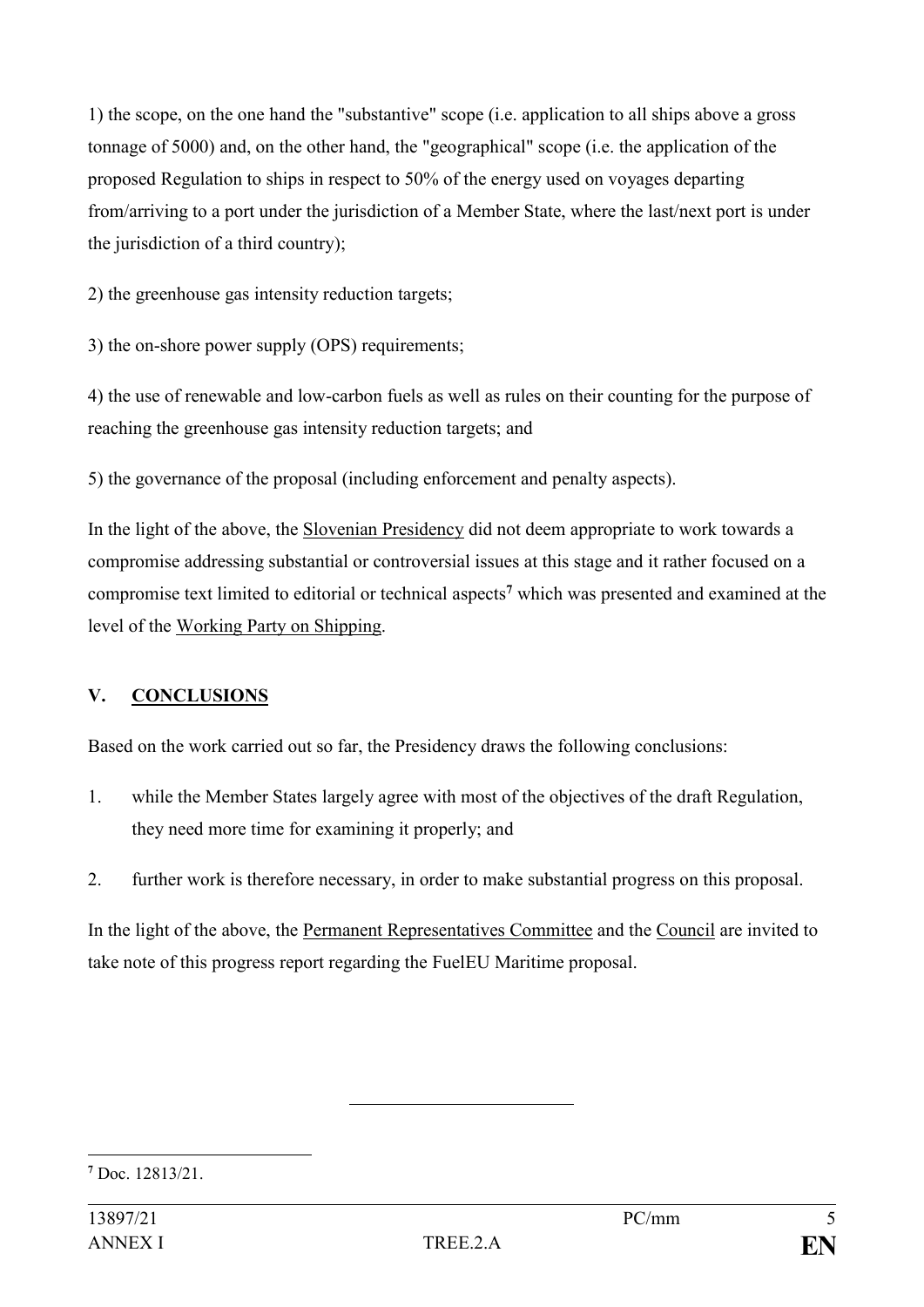### **ANNEX II**

#### *Policy paper to steer the discussion at the TTE Council (Transport) of 9 December 2021*

Maritime transport is an essential vector for EU internal and external trade and connectivity. Although the sector unequivocally represents a significant driver of economic growth and brings substantial economic and social benefits to the EU, it also has an impact on the environment and human health. Despite progress in recent years, the maritime sector still relies almost entirely on fossil fuels and constitutes a significant source of greenhouse gases and other harmful pollutant emissions.

The European Climate Law<sup>8</sup> aims at cutting greenhouse gas emissions by at least 55% by 2030 and puts the EU on a path to becoming climate neutral by 2050, when a 90% reduction in transport emissions would be expected. To facilitate reaching that goal, a number of legislative initiatives was adopted within the "Fit for 55" package in July 2021. The "**FuelEU Maritime**" proposal**<sup>9</sup>** is part of the basket of measures aimed at addressing emissions from the maritime sector. Notably, this initiative sets rules to reduce the greenhouse gas intensity of the energy used on-board by ships arriving at, within or departing from ports under the jurisdiction of EU Member States, while promoting an increased use of renewable and low-carbon fuels in maritime transport.

During the Slovenian Presidency, the proposal and its impact assessment have been thoroughly analysed at the level of the Working Party on Shipping. The discussion has clearly shown that the Member States attach significant importance to this proposal, sharing its rationale and objectives. Nevertheless, its highly technical nature and the complexity of some provisions require careful attention and further examination. In the light of this, the Presidency considers that an exchange of views at the level of the TTE Council (Transport) would be beneficial. The Member States are therefore invited to share their views as regards the following aspects of the proposal:

1

**<sup>8</sup>** Regulation (EU) 2021/1119 of the European Parliament and of the Council of 30 June 2021 establishing the framework for achieving climate neutrality and amending Regulations (EC) No 401/2009 and (EU) 2018/1999 ('European Climate Law') (OJ L 243, 9.7.2021).

**<sup>9</sup>** Proposal for a Regulation on the use of renewable and low-carbon fuels in maritime transport and amending Directive 2009/16/EC (doc.  $10327/21 + ADD 1 - 3$ ).